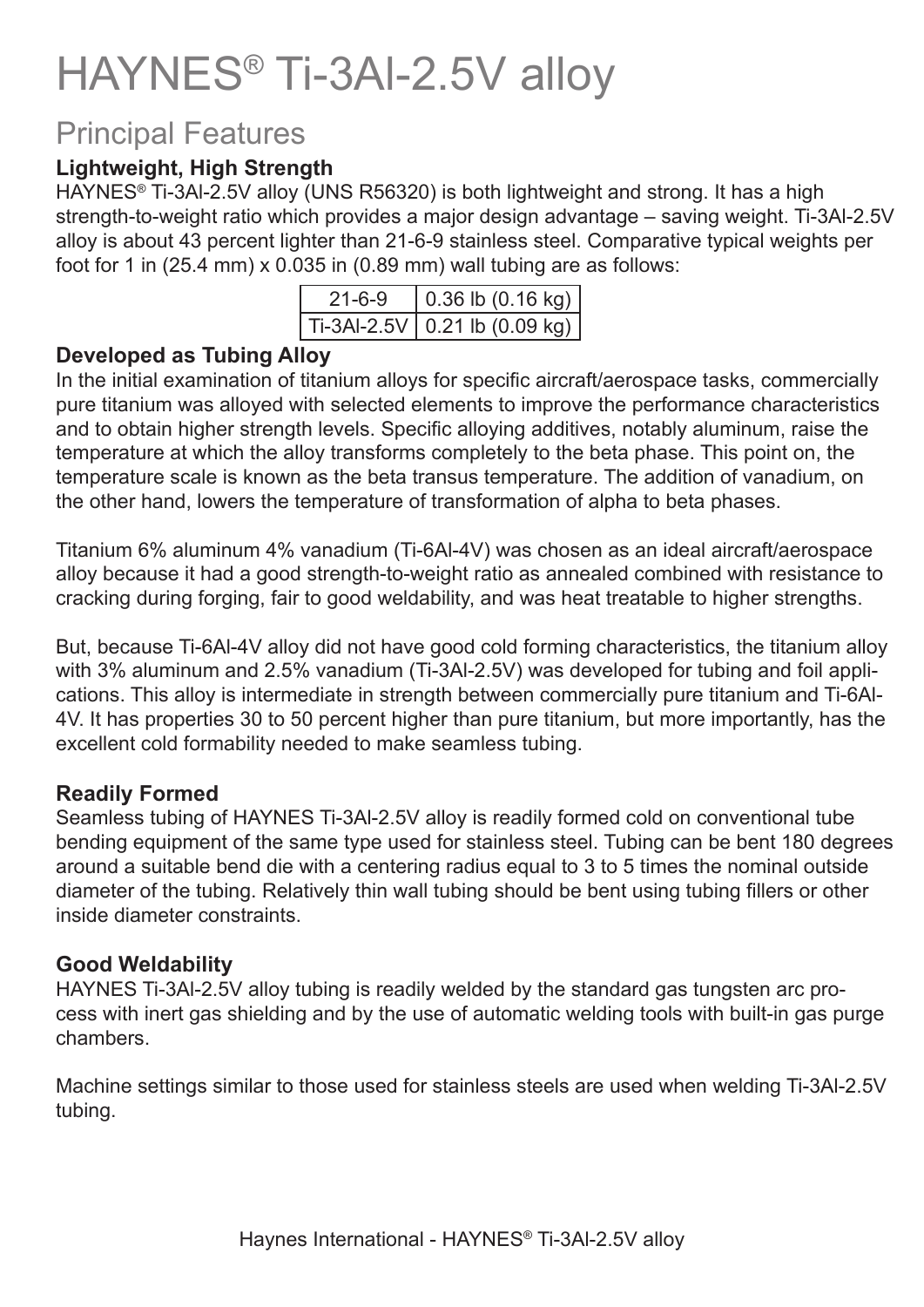### Principal Features Continued

#### **Applications**

Seamless tubing of HAYNES Ti-3Al-2.5V alloy was developed for aircraft hydraulic and fuel systems. Its performance has been proven in high technology military aircraft and spacecraft as well as in commercial aircraft. Another application for HAYNES Ti-3Al-2.5V alloy is tubing for bicycle frames. The high strength and light weight characteristics are ideal for this product.

#### **Strict Quality Controls**

The latest in quality control equipment is available at Haynes International, Inc. To provide maximum product integrity. Tubing lots are 100% visually, dimensionally and ultrasonically tested. Samples also are examined metallographically as well as tested for conformance to the chemical composition and mechanical property requirements of the applicable specification.

#### **Heat-Treatment**

HAYNES Ti-3Al-2.5V alloy seamless tubing is normally supplied in either the annealed or cold worked and stress received condition. Temperatures used generally range from 700°F to 1450°F (371°C 790°C) depending on the degree of re-crystallization or stress relief that is required for a given end use.

Heat-treatment is done in vertical vacuum annealing furnaces. Vertical annealing has two advantages over horizontal annealing. Tubes hung vertically can be arranged so that each tube receives uniform furnace heat. Also, tubes annealed vertically tend to remain straight and round.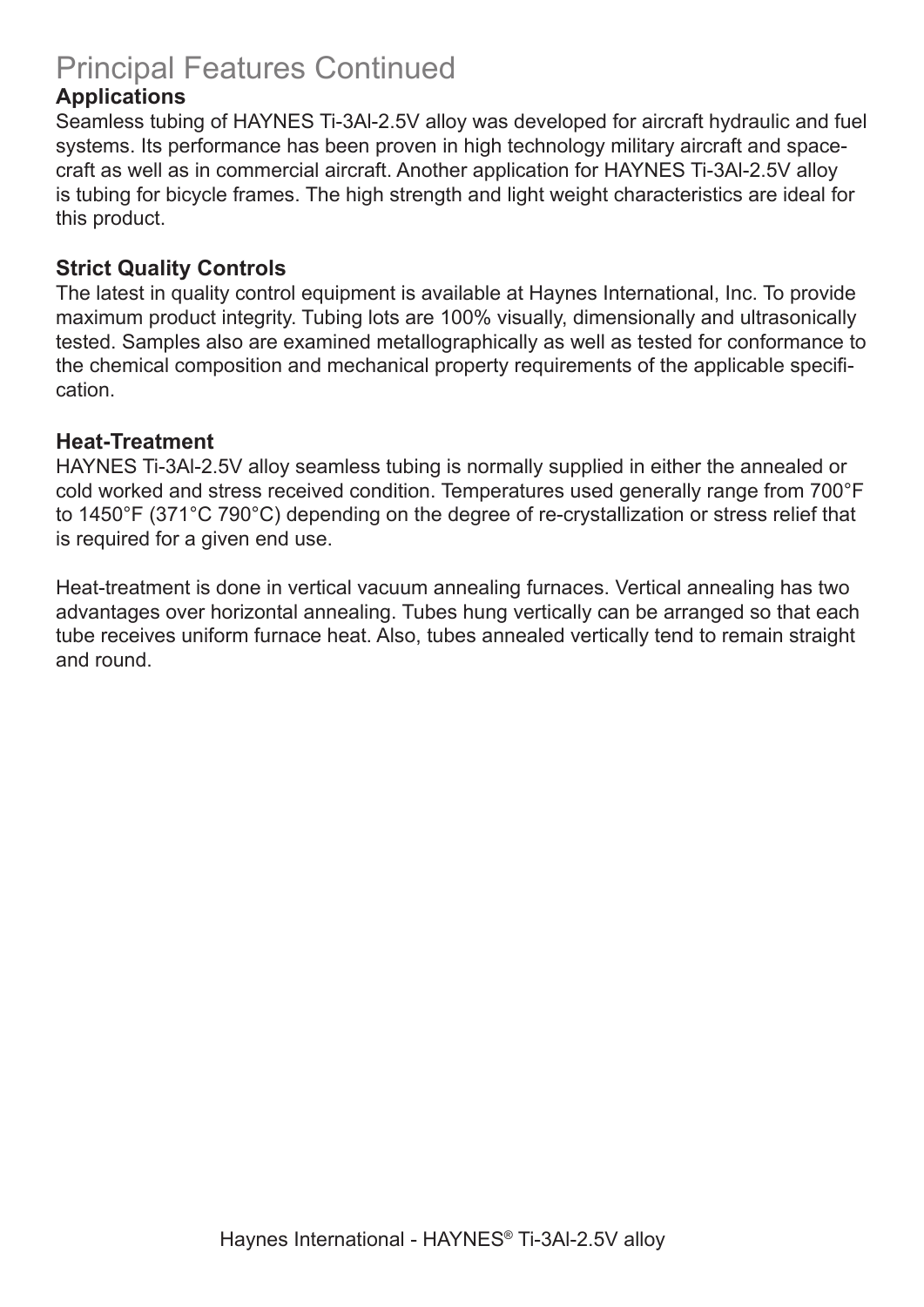### Nominal Composition

### **Weight %**

| 94 Balance  |
|-------------|
|             |
|             |
|             |
| 0.25 max.   |
| $0.05$ max. |
|             |
| $0.12$ max. |
| $0.02$ max. |
|             |

\*\* Varies with specification

### Physical Properties

| <b>Physical Property</b>              | <b>Metric Units</b> |                          | <b>British Units</b>       |                 |
|---------------------------------------|---------------------|--------------------------|----------------------------|-----------------|
| <b>Density</b>                        |                     | 4.48 $q/cm3$             |                            | 0.162 lb/in $3$ |
| Melting Temperature   Approx. 1705 °C |                     | $\overline{\phantom{a}}$ | $\sqrt{4}$ Approx. 3100 °F |                 |

\*RT= Room Temperature

### Minimal Mechanical Properties

|                  |                      | 0.2% Offset<br><b>Yield Strength</b> |     | <b>Ultimate</b><br><b>Tensile Strength</b> |             | Elongation* |                                 |
|------------------|----------------------|--------------------------------------|-----|--------------------------------------------|-------------|-------------|---------------------------------|
| <b>Condition</b> | <b>Specification</b> | <b>MPa</b><br>ksi                    |     | <b>MPa</b><br>ksi                          |             | $\%$        |                                 |
| Annealed         | AMS 4943             | 517                                  | 75  | 621                                        | 90          | 15          |                                 |
| <b>CWSR</b>      | AMS 4944/4945        | 724                                  | 105 | 862                                        | 125         | 8           | 0.016 in.<br>Wall & Bellow      |
| <b>CWSR</b>      | AMS 4944/4945        | 724                                  | 105 | 862                                        | 125         | 10          | Above 0.016 in. Wall            |
|                  |                      | 655                                  | 95  | 690-920                                    | 100.0-133.0 | 14          | 1/ <sub>4</sub> in. Diameter    |
| <b>CWSR</b>      | DAN 2700.9           | 730                                  | 106 | 870-1030                                   | 126.0-149.0 | 14          | 3/8 in Diameter                 |
|                  |                      | 730                                  | 106 | 870-1030                                   | 126.0-149.0 | 16          | $\frac{1}{2}$ to 1 in. Diameter |

\*2in (50.8 mm) gage length for AMS 4944 and AMS 4945. 1.969 in (50.0 mm) gage length for DAN 2700.9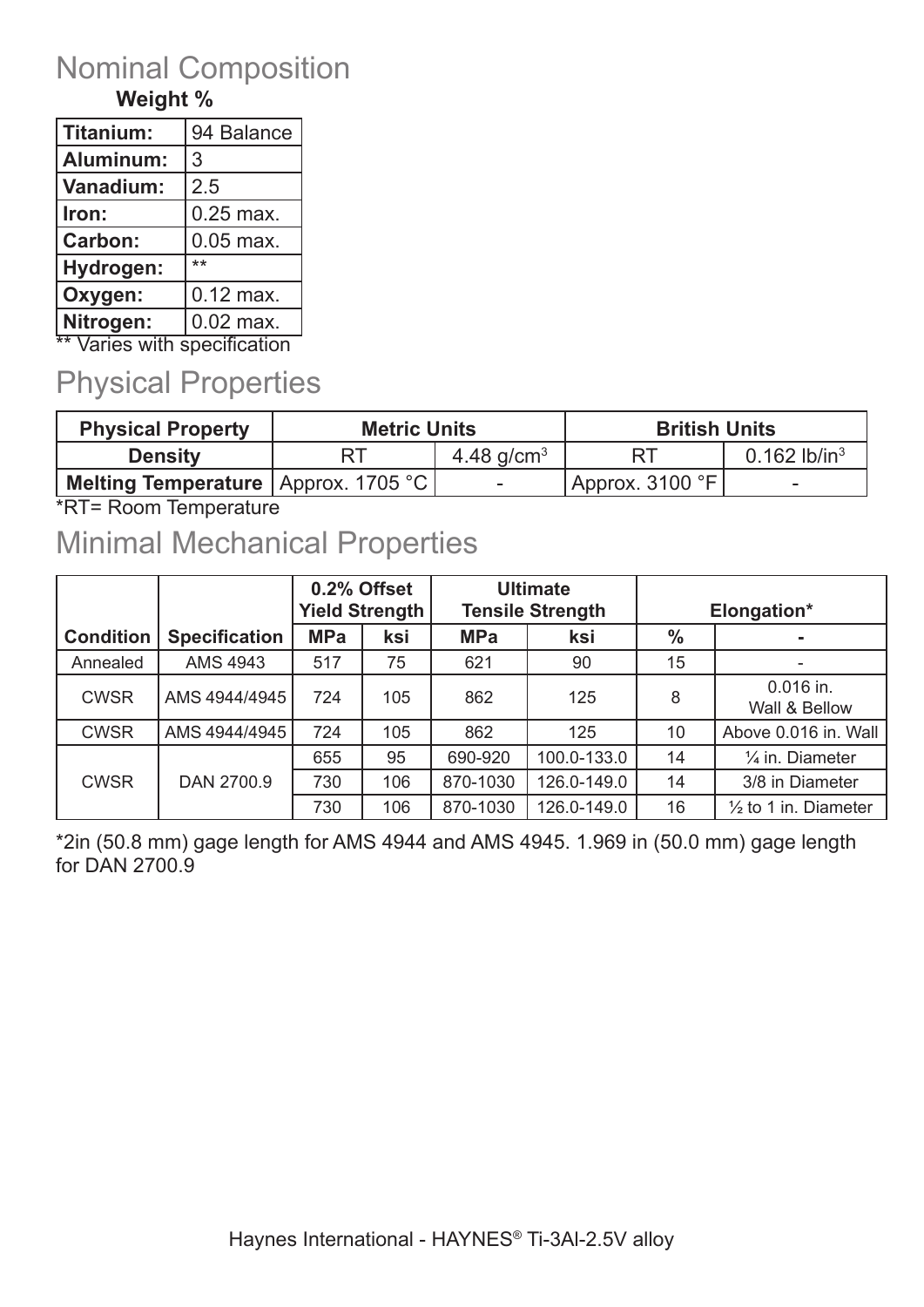# Common Tubing Sizes

Listed in the following table are some of the common sizes produced for major aircraft companies. Sizes other than those shown can be produced depending on the quantity required.

| <b>Outside</b> |                                     | <b>Wall</b>              |                          | <b>Outside</b> |                  | <b>Wall</b> |      |
|----------------|-------------------------------------|--------------------------|--------------------------|----------------|------------------|-------------|------|
|                | <b>Thickness</b><br><b>Diameter</b> |                          | <b>Diameter</b>          |                | <b>Thickness</b> |             |      |
| in             | mm                                  | in                       | mm                       | in             | mm               | in          | mm   |
|                |                                     | 0.016                    | 0.41                     | 3/4            |                  | 0.02        | 0.51 |
|                |                                     | 0.02                     | 0.51                     |                |                  | 0.028       | 0.71 |
| 1/4            | 6.4                                 | 0.028                    | 0.71                     |                | 19.1             | 0.035       | 0.89 |
|                |                                     | $\overline{\phantom{0}}$ | ÷,                       |                |                  | 0.039       | 0.99 |
|                |                                     |                          |                          |                |                  | 0.054       | 1.37 |
|                |                                     | $\overline{\phantom{a}}$ | $\mathbb{L}$             |                |                  | 0.081       | 2.06 |
|                |                                     | 0.019                    | 0.48                     |                |                  | 0.028       | 0.53 |
|                |                                     | 0.022                    | 0.56                     |                |                  | 0.032       | 0.71 |
| 3/8            | 9.5                                 | 0.028                    | 0.71                     | 7/8            | 22.2             | 0.035       | 0.89 |
|                |                                     | 0.035                    | 0.89                     |                |                  | 0.049       | 1.24 |
|                |                                     | 0.042                    | 1.07                     |                |                  | 0.061       | 1.55 |
|                |                                     | 0.023                    | 0.58                     |                |                  | 0.021       | 0.53 |
| 1/2<br>12.7    | 0.026                               | 0.66                     | $\mathbf{1}$             | 25.4           | 0.028            | 0.71        |      |
|                | 0.028                               | 0.71                     |                          |                | 0.035            | 0.89        |      |
|                | 0.036                               | 0.91                     |                          |                | 0.051            | 1.3         |      |
|                | 0.056                               | 1.42                     |                          |                |                  | 0.07        | 1.78 |
|                |                                     | $\blacksquare$           | $\mathbb{L}$             |                |                  | 0.073       | 1.85 |
|                |                                     | 0.023                    | 0.58                     |                |                  | 0.028       | 0.71 |
|                |                                     | 0.028                    | 0.71                     |                |                  | 0.032       | 0.81 |
|                | 15.9                                | 0.032                    | 0.81                     |                | 31.8             | 0.035       | 0.89 |
| 5/8            |                                     | 0.035                    | 0.89                     | 11/4           |                  | 0.04        | 1.02 |
|                |                                     | 0.044                    | 1.12                     |                |                  | 0.065       | 1.65 |
|                |                                     | 0.049                    | 1.24                     |                |                  | 0.087       | 2.21 |
|                |                                     |                          |                          | 11/2           | 38.1             | 0.035       | 0.89 |
|                |                                     | $\overline{\phantom{a}}$ | $\overline{\phantom{a}}$ |                |                  | 0.054       | 1.37 |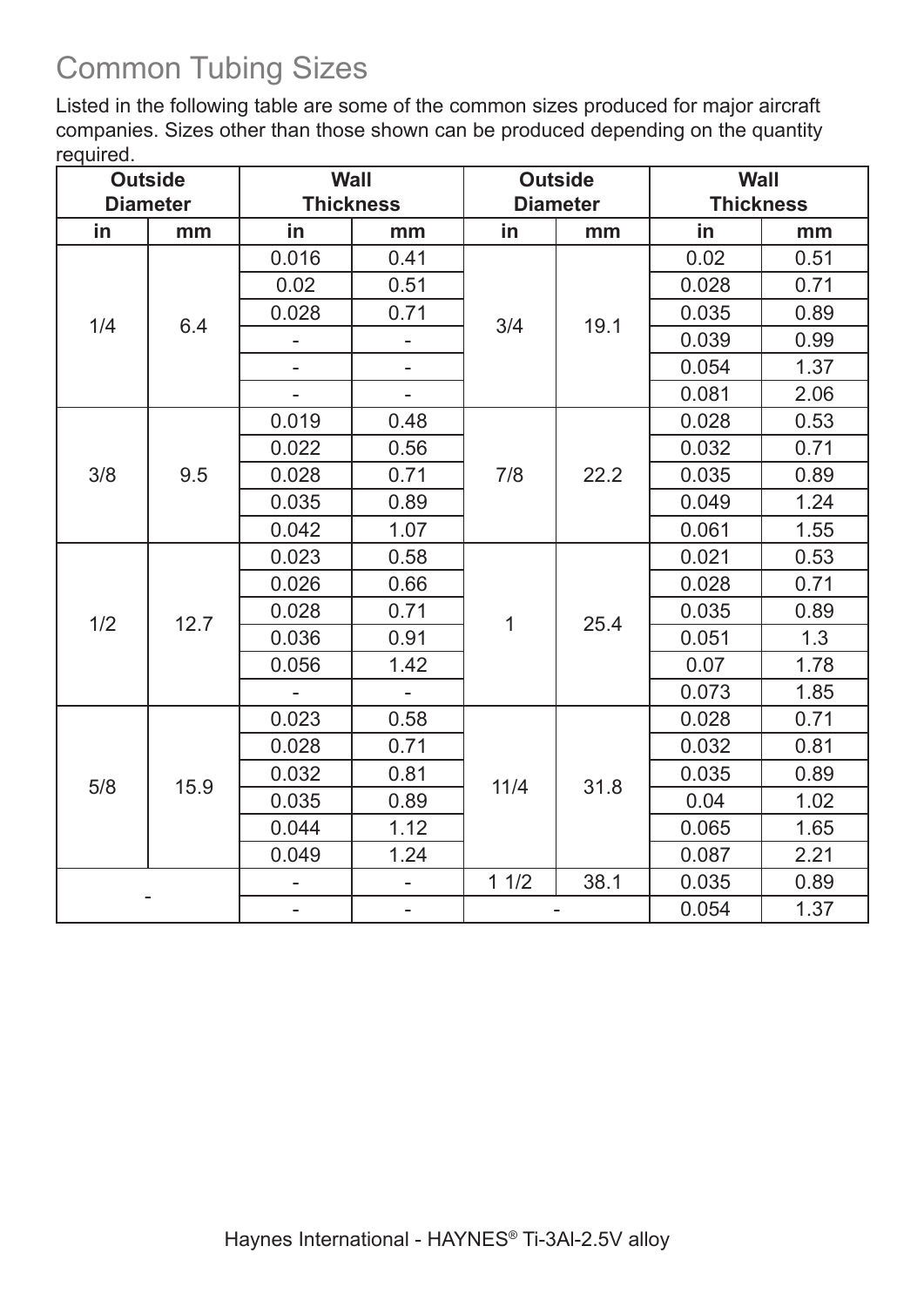## Dimensional Tolerances

|                    | <b>Nominal</b><br><b>Outside Diameter</b> |       | <b>Diameter</b><br><b>Tolerance</b> | <b>Ovality</b><br><b>Tolerance</b> | Wall<br><b>Tolerance</b> |
|--------------------|-------------------------------------------|-------|-------------------------------------|------------------------------------|--------------------------|
| mm                 | <u>in</u>                                 | mm    | in                                  |                                    |                          |
| 25.4 excl.         | Under 1.                                  | 0.102 | $+/-0.004$                          | Tolerance*                         |                          |
| 25.4 to 38.1 excl. | 1 to $1.5$                                | 0.127 | $+/-0.005$                          | Included in                        | $+/- 10\%$<br>Nominal    |
| 38.1 to 50.8 excl. | $1.5$ to $2$                              | 0.152 | $+/-0.006$                          | <b>Diameter</b>                    | <b>Wall Thickness</b>    |
| 50.8 to 63.5 excl. | 2 to 2.5                                  | 0.178 | $+/-0.007$                          | <b>Tolerances</b>                  |                          |
| 63.5 to 88.9 excl. | 2.5 to 3.5                                | 0.254 | $+/-0.010$                          |                                    |                          |

#### **Commercial OD/Wall (ASTM B-338)**

### **Aerospace OD/Wall (AMS)**

| <b>Nominal Outside</b><br>Diameter, in. | <b>Diameter</b><br>Tolerance, in. | <b>Ovality</b><br><b>Tolerance</b>   | <b>Wall Tolerance</b>                                                 |
|-----------------------------------------|-----------------------------------|--------------------------------------|-----------------------------------------------------------------------|
| Over 0.093 to 0.188, incl.              | $+0.002/-0.000$                   |                                      |                                                                       |
| Over 0.188 to 0.500, incl.              | $+0.003/-0.000$                   |                                      |                                                                       |
| Over 0.500 to 1.000, incl.              | $+0.004/-0.000$                   |                                      |                                                                       |
| Over 1.000 to 1.500, incl.              | $+0.004/-0.001$                   | <b>Tolerance</b>                     | + 10%, - 5% Nominal Wall Thickness                                    |
| Over 1.500 to 2.000, incl.              | $+0.005/-0.001$                   | Included in                          | For Tubing under 1.500 in. (38.1 mm)                                  |
| Diameter, mm                            | Tolerance, mm                     | <b>Diameter</b><br><b>Tolerances</b> | Nominal OD +/- 10% Nominal Wall<br>Thickness for Tubing over 1.500 in |
| Over 2.3 to 4.70, incl.                 | $+0.05/-0.00$                     |                                      | (38.1 mm) Nominal OD                                                  |
| Over 4.7 to 12.50, incl.                | $+0.08/-0.00$                     |                                      |                                                                       |
| Over 12.5 to 25.00, incl.               | $+0.10/-0.00$                     |                                      |                                                                       |
| Over 25.0 to 37.50, incl.               | $+0.10/-0.02$                     |                                      |                                                                       |
| Over 37.5 to 50.0, incl.                | $+0.12/-0.02$                     |                                      |                                                                       |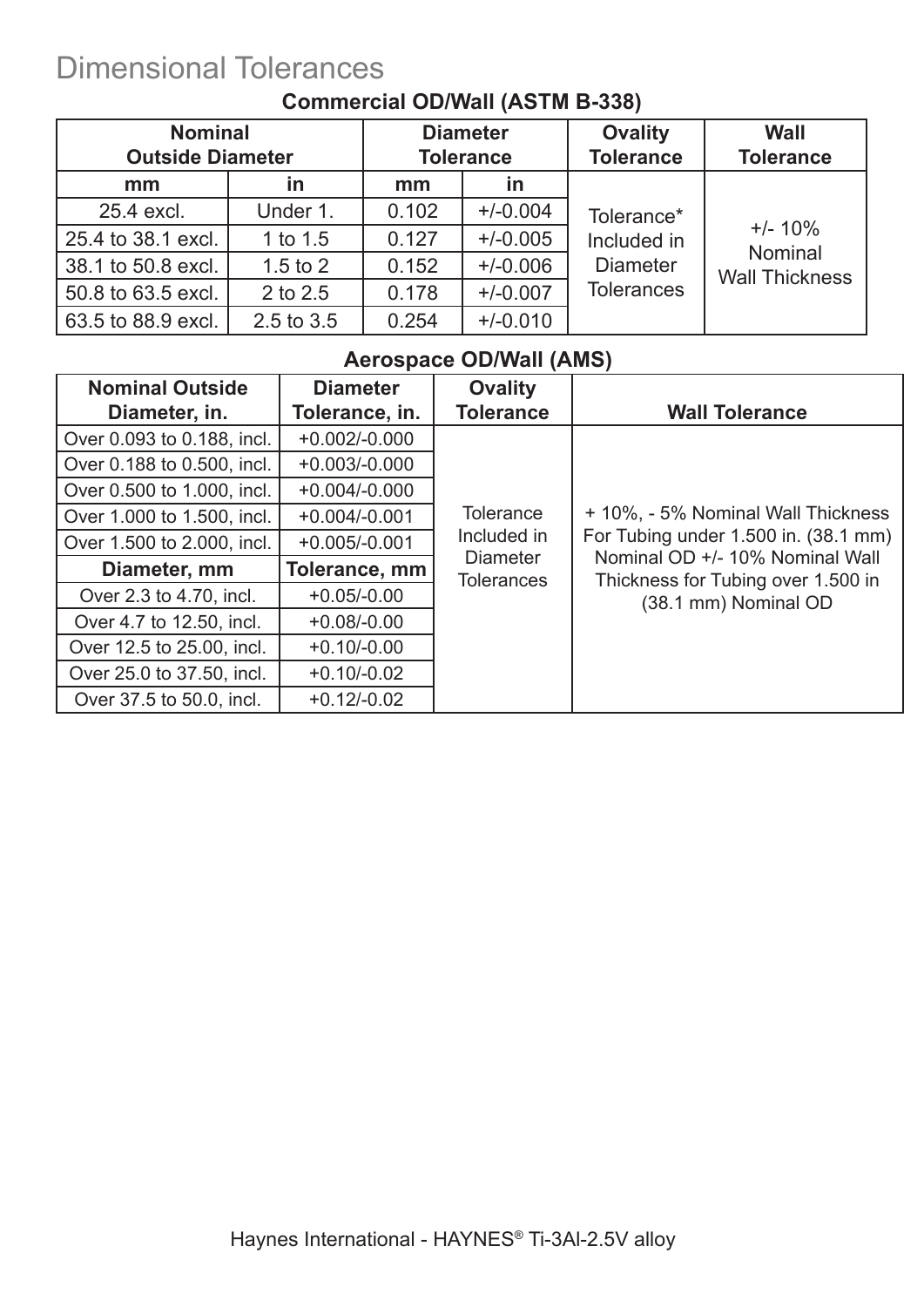# Dimensional Tolerances Continued

| <b>Nominal Outside</b>     | <b>Diameter</b>   | <b>Ovality</b>                  |                           |
|----------------------------|-------------------|---------------------------------|---------------------------|
| Diameter, in.              | Tolerance, in.    | <b>Tolerance</b>                | <b>Wall Tolerance</b>     |
| Over 0.093 to 0.187, incl. | $+0.002/-0.000$   |                                 |                           |
| Over 0.187 to 0.499, incl. | $+0.003/-0.000$   |                                 |                           |
| Over 0.499 to 0.749, incl. | $+0.004/-0.000$   |                                 |                           |
| Over 0.749 to 0.999, incl. | $+0.004/-0.001$   |                                 |                           |
| Over 0.999 to 1.499, incl. | $+0.004/-0.002$   |                                 |                           |
| Over 1.499 to 1.999, incl. | $+0.005/-0.002$   |                                 |                           |
| Diameter, mm               | Tolerance, mm     |                                 |                           |
| Over 2.36 to 4.75, incl.   | $+0.05/-0.00$     |                                 |                           |
| Over 4.75 to 12.67, incl.  | $+0.08/-0.00$     |                                 |                           |
| Over 12.67 to 19.02, incl. | $+0.10/-0.00$     |                                 | All Tubing 1.500 in.      |
| Over 19.02 to 25.37, incl. | $+0.10/-0.025$    |                                 | (38.1 mm) And Under       |
| Over 25.37 to 38.07, incl. | $+0.10/-0.05$     | <b>Tolerance</b><br>Included in | in<br>Nominal O.D. Shall  |
| Over 38.07 to 50.77, incl. | $+0.13/-0.05$     | <b>Diameter</b>                 | Have a                    |
| <b>Nominal Inside</b>      | <b>Diameter</b>   | <b>Tolerances</b>               | <b>Wall Thickness Not</b> |
| Diameter, in.              | Tolerance, in.    |                                 | Less                      |
| Up to 0.338, incl.         | $+0.0015/-0.0015$ |                                 | Than 95% of Nominal       |
| Over 0.338 to 0.499, incl. | $+0.002/-0.002$   |                                 |                           |
| Over 0.499 to 0.637, incl. | $+0.0025/-0.0025$ |                                 |                           |
| Over 0.637 to 0.900, incl. | $+0.003/-0.003$   |                                 |                           |
| Over 0.900 and over        | $+0.004/-0.004$   |                                 |                           |
| Diameter, mm               | Tolerance, mm     |                                 |                           |
| Up to 8.59, incl.          | $+0.038/-0.038$   |                                 |                           |
| Over 8.59 to 11.40, incl.  | $+0.05/-0.05$     |                                 |                           |
| Over 11.40 to 17.09, incl. | $+0.064/-0.064$   |                                 |                           |
| Over 17.09 to 22.86, incl. | $+0.08/-0.08$     |                                 |                           |
| Over 22.86 and above       | $+0.10/-0.10$     |                                 |                           |

### **Aerospace OD/ID (AMS/DAN)**

Inside diameter is equal to the nominal OD minus twice the nominal wall